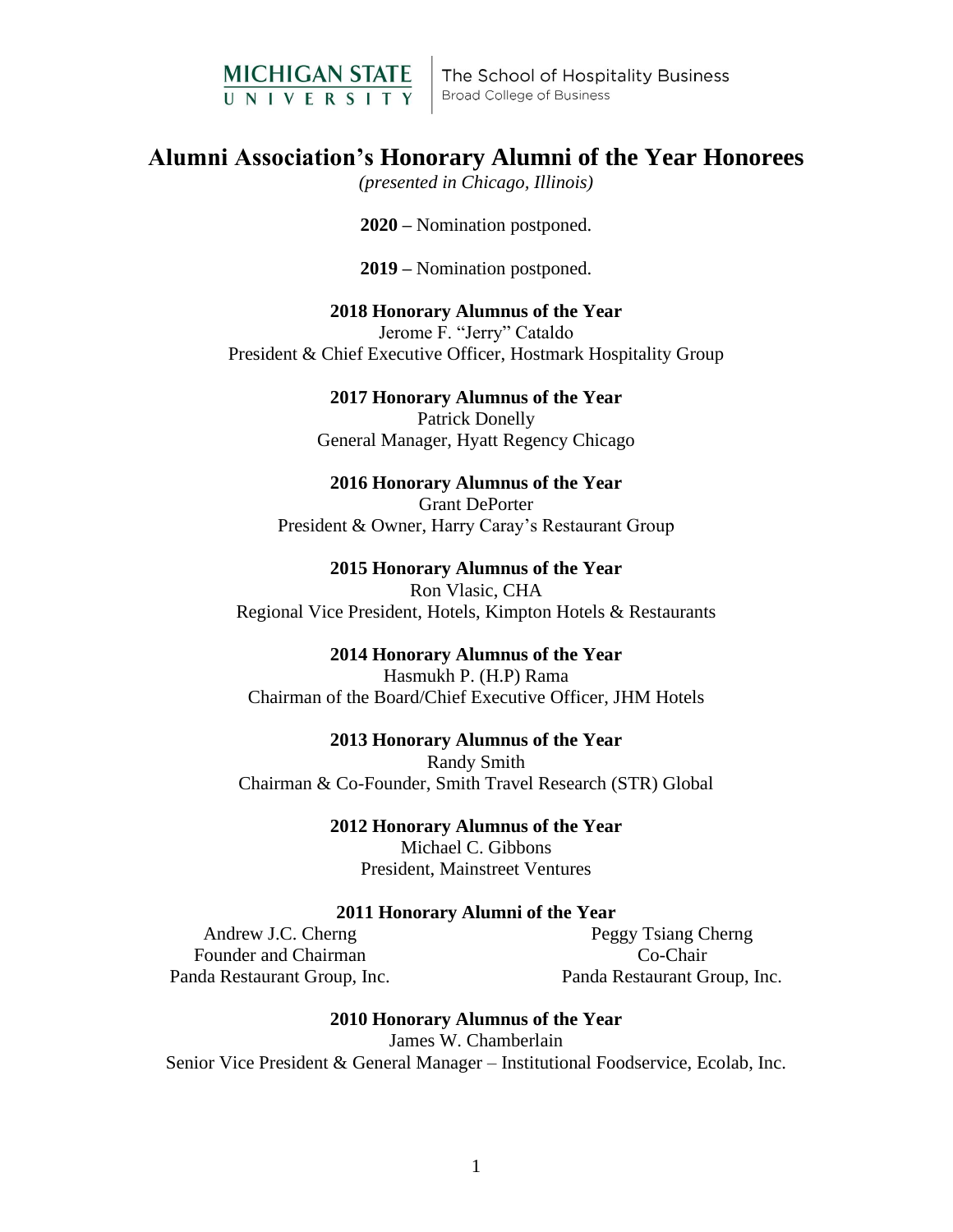# **2009 Honorary Alumnus of the Year**

Dan Gordon Chief Executive Officer, Gordon Food Service, Inc.

# **2008 Honorary Alumnus of the Year**

Robert J. Habeeb President and Chief Operating Officer, First Hospitality Group

## **2007 Honorary Alumnus of the Year**

Harvey Alpert President, Harvey Alpert & Company/Oakfield Farms, Inc

# **2006 Honorary Alumnus of the Year**

Richard Melman Founder and Chairman, Lettuce Entertain You Enterprises, Inc

#### **2005 Honorary Alumnus of the Year**

Anthony (Tony) G. Marshall, JD, CHA, CHE President, The American Hotel & Lodging Association's Educational Institute

#### **2004 Honorary Alumnus of the Year**

Robert H. Nelson, CEC, CCE, CFBE, AAC Dr. Lewis J. and Mrs. Ruth E. Minor *Chef de Cuisine The* School of Hospitality Business at Michigan State University

## **2003 Honorary Alumnus of the Year**

Michael L. Minor Retired Vice President, Nestlé Food Services

#### **2002 Honorary Alumnus of the Year**

Donald I. Smith Former Director, School of Hotel, Restaurant Institutional Management Michigan State University

#### **2001 Honorary Alumni of the Year**

William (Tiny) Zehnder, Jr. Chairman of the Board Frankenmuth Bavarian Inn Restaurant

Dorothy Zehnder Kitchen Manager Frankenmuth Bavarian Inn Restaurant

#### **2000 Honorary Alumnus of the Year**

Richard M. Geerdes President and Chief Executive Officer, National Automatic Merchandising Association

#### **1999 Honorary Alumna of the Year**

Theda L. Rudd President & Owner, David Rudd Enterprises